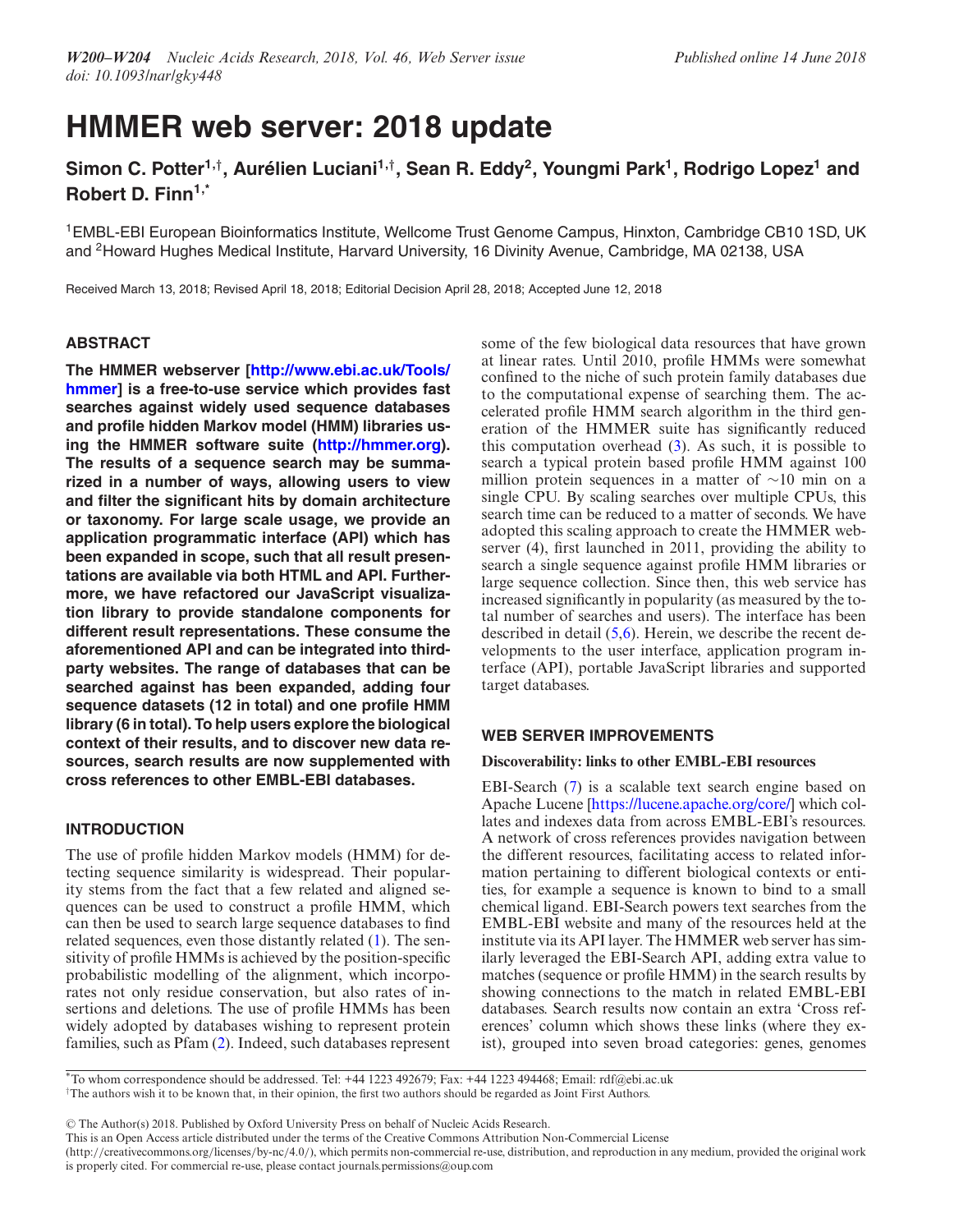| Significant Query Matches (14253) in <i>uniprotrefprot</i> (v.2018_01) |                      |                                         |                                     |                                                              |                |                      |              |                                               |                              | <b>Customise</b> |
|------------------------------------------------------------------------|----------------------|-----------------------------------------|-------------------------------------|--------------------------------------------------------------|----------------|----------------------|--------------|-----------------------------------------------|------------------------------|------------------|
|                                                                        | <b>Target</b>        | <b>Description</b>                      |                                     |                                                              | <b>Species</b> |                      |              | © Cross-references                            |                              | E-value          |
| $\geq$                                                                 | F7FU48 MONDO @       | Tyrosine-protein kinase                 |                                     | Available cross-references at                                |                | domesticard          | XX           | 原课                                            | $\bigcirc$ (b)               | 4.8e-106         |
| $\geq$                                                                 | F6QCG1_ORNAN@        | Tyrosine-protein kinase                 | the EBI (powered by EBI<br>Search): |                                                              |                | າບs anatinບsຜົ       | $x^{\alpha}$ | 無                                             | $\odot$<br>B.                | 6.7e-106         |
|                                                                        | <b>H2ULL7 TAKRU@</b> | Tyrosine-protein kinase                 | <b>XXX</b>                          | Genes, genomes & variation                                   |                | <b>ubripes</b>       | $\chi\chi$   | 無                                             | <b>B</b>                     | 7.2e-106         |
| $\geq$                                                                 | W5KPB9 ASTMX@        | Tyrosine-protein kinase                 | $\mathbb{Q}$                        | Gene, protein & metabolite expression                        |                | าexicanusៅ           | xx           | • Europe PMC<br>$-18464734$                   | $\rightarrow$ $\blacksquare$ | 7.2e-106         |
|                                                                        | G3WV25 SARHA @       | Tyrosine-protein kinase                 | e                                   | Protein sequences, families & motifs<br>Molecular structures |                | <b>Is harrisii</b> 图 | $\chi\chi$   | • 8919867<br>$\cdot$ GO<br>$\cdot$ GO:0004715 | 旨                            | 7.4e-106         |
| $\overline{\phantom{0}}$                                               | W5PBZ8 SHEEP @       | Tyrosine-protein kinase                 | $\mathbf{R}$<br>$rac{1}{2}$         | Chemical biology                                             |                | ariesଙ               | $x^{\alpha}$ | · GO:0005524<br>· Taxonomy                    | $\blacksquare$               | 8.0e-106         |
|                                                                        | <b>H2ULL6 TAKRU@</b> | Tyrosine-protein kinase                 | $\odot$                             | Systems                                                      |                | rubripes图            | XX           | .9258<br><b>CIX</b>                           | B.                           | 8.0e-106         |
|                                                                        | <b>ABL1 MOUSE®</b>   | Isoform II of Tyrosine-protein kinase A | E                                   | Literature & ontologies                                      |                | <b>sculus</b> 图      |              | ₩                                             |                              | 8.0e-106         |

**Figure 1.** Results of a search in the 'score' view with the new 'Cross references' column, populated with links to the hit sequence in other EMBL-EBI databases. As the page is loaded, these symbols may disappear if no cross-references are found in this category.

& variation; gene, protein & metabolite expression; protein sequences, families & motifs; molecular structures; chemical biology; systems; literature & ontologies. Hovering over each circular icon reveals a drop-down list of links grouped by resource (Figure 1). These links enable the user to discover new data sources and gain further insight by placing the results in a greater context of other biological resources.

#### **Enriched application programming interface (API)**

One of the value-added features that the HMMER website provides over the command line version is the ability to quickly filter sequence search results using taxonomy and/or domain architectures. While the website has provided this functionality for at least 5 years, the API has only recently been extended to enable similar querying and filtering of the search results. Thus, the 'taxonomy' and 'domain architecture' view data can now be accessed via the API. JSON and XML content types are enabled for all the result endpoints, with plain text being a third option for the 'score' view.

Having the complete repertoire of results available via the API has also presented other opportunities. We have just completed a process whereby the JavaScript tools for graphically representing taxonomy and domain graphics are able to consume the API endpoints. As well as being used within the HMMER website, they can also be integrated within third parties' websites, facilitating the integration of the EMBL-EBI hosted search infrastructure. To effect this, the API now responds with appropriate cross-origin headers to allow not only scripts, but also other websites, to request search results directly from within their pages.

#### **Standalone taxonomy viewer**

The existing taxonomy visualisation has been rewritten as a standalone library. The new visualisation library supports the same range of user interactions, but has been designed with the aim of providing a better user experience. Based on feedback, a key area of the redesign was to improve both the navigation of the tree and to show how the selection of nodes in the representative taxonomic tree filtered the results (Figure [2\)](#page-2-0). As the user changes the selected node, additional subtle animations emphasise the impact on the number of results selected. Interaction with the taxonomy tree is now possible by both mouse and keyboard, allowing for precise node selections in densely branched trees. As well as the HMMER website, this library is also being used in the next revision of the InterPro [\(8\)](#page-4-0) website. The library is available publicly on GitHub [github.com/ProteinsWebTeam/taxonomy[visualisation\] and through NPM \(JavaScript main pack](#page-0-0)age manager, see GitHub repository for more information) making distribution, extension and feedback from external implementers simpler through public channels.

#### **Domain graphics**

There has also been an effort to provide the domain graphics visualisation as a standalone library. The corresponding code has been extracted from the HMMER website, updated, and made available on GitHub and as a NPM package (see [github.com/ProteinsWebTeam/domain-gfx\)](#page-0-0). It keeps the same graphical style as the current visualisation but makes it easier to reuse.

#### **Iterative searching with Jackhmmer**

The *jackhmmer* search algorithm allows iterative searches against a sequence database, where subsequent queries are profile HMMs built from the aligned hit sequences of a preceding search. Unlike the command line version of HM-MER, the set of sequences used for the alignment may be manually manipulated using checkboxes to add or remove sequences between successive iterations via the web interface. By default, all sequences above the selected significance threshold are pre-checked. However, if one wanted to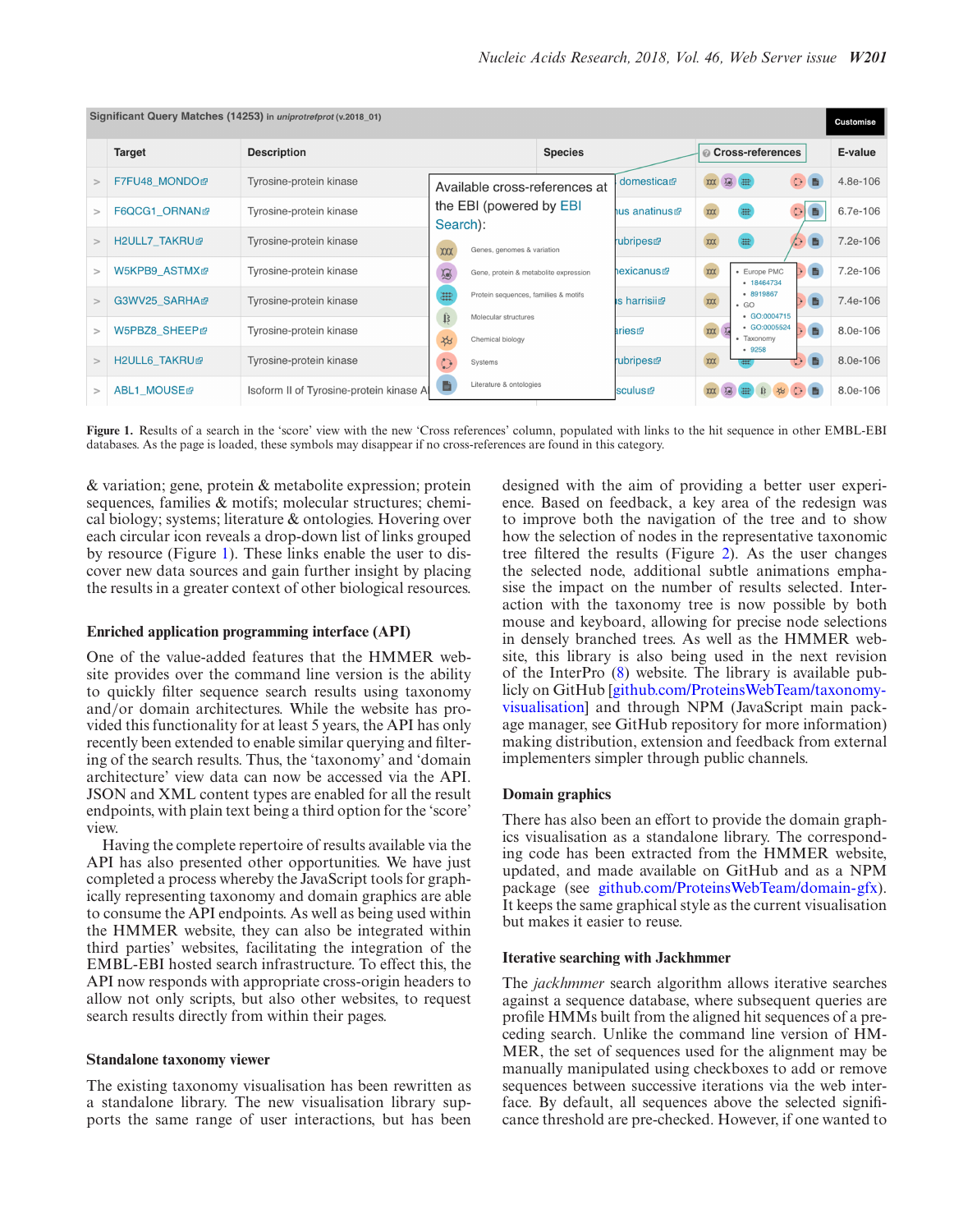<span id="page-2-0"></span>

**Figure 2.** New taxonomy view. The tree is navigable via keyboard or mouse, with the red circle showing the currently selected node, and the size of the blue circles being proportional to the number of hits. Figure 3. As the user changes the selected node, the red line highlights the selected route to the node. The lineage is shown below the figure and the small barchart shows the distribution of *E*-values at the selected node.

select only a small number of sequences, the user would have to manually deselect all other sequences above the threshold: a number that could easily run into the thousands. In response to several users who have pointed out this drawback, there is now a choice of using either: (a) all sequences above the significance threshold, as before; or (b) have no sequences selected, manually adding only those that are required.

#### **Active site predictions**

We have added the functionality to predict active sites using an approach developed by Mistry *et al.* [\(9\)](#page-4-0) based on experimentally known data. These provide the likely sites of catalytically active residues. Unlike the original implementation which generated alignments between the query sequence and sequences with known active site residues using the Pfam profile HMMs, the sequences with known active site residues are now used to annotate the Pfam profile HMM, and the profile HMM match positions used to propagate the residue information. Conceptually, this is an equivalent process, but is significantly more computationally efficient. These are included with the domain graphic ('Sequence Matches and Features') which is automatically produced with every sequence search, with the sites represented as lollipops above the representation of the Pfam domain (Figure 3). Hovering the mouse cursor over the lollipops will present a description, evidence, position and source for the site.

## **CHANGES TO THE TARGET DATABASES**

Over and above any algorithmic speed optimisations, a significant proportion of the speed of the HMMER web search relies on the databases being held in memory by the programs that execute the search itself. For profile HMM libraries, the files are typically only a few gigabytes in size and only need to be spread across a few CPUs to achieve search times in the range 1–200 milliseconds. Conversely, the sequence databases can be huge (millions of sequences and 10s of GBs in size). To provide the interactive searching



**Figure 3.** Annotation of the domain graphic with the catalytic active sites predicted by Pfam, with extra information about the middle site displayed in a mouse-activated pop-up.

of these resources (a few seconds), our searches are scaled over 16 compute nodes (128 CPUs, 2.3 GHz), using 1.2TB RAM in total (78GB RAM per node).

To support searching against multiple *sequence* databases in the current implementation of the HMMER software it is required that these all be merged into a single database (with each sequence in the combined dataset tagged to indicate the database(s) it occurs within). Whilst doing this, we take advantage of any redundancy by collapsing sequences having the same taxonomy across multiple databases into a single entity. This dramatically reduces the memory footprint compared with running the separate databases individually owing to the large overlap between them (for the January 2018 release 460 million sequences was reduced to a non-redundant set of 176 million). A further optimisation is to remove the sequence headers and store these in a separate database. These steps can only be followed if the sequence database is rebuilt in its entirety, which we perform at each release. Thus, the mapping of internal sequence identifiers to accessions changes from one release to another. Crucially, this means that a search performed just before a server update will no longer be valid afterwards. To try to mitigate the problem of invalid results discussed above we have added warnings to the site to give users advance notification of pending updates. These increase in severity as the update draws near and suggest approaches to the user: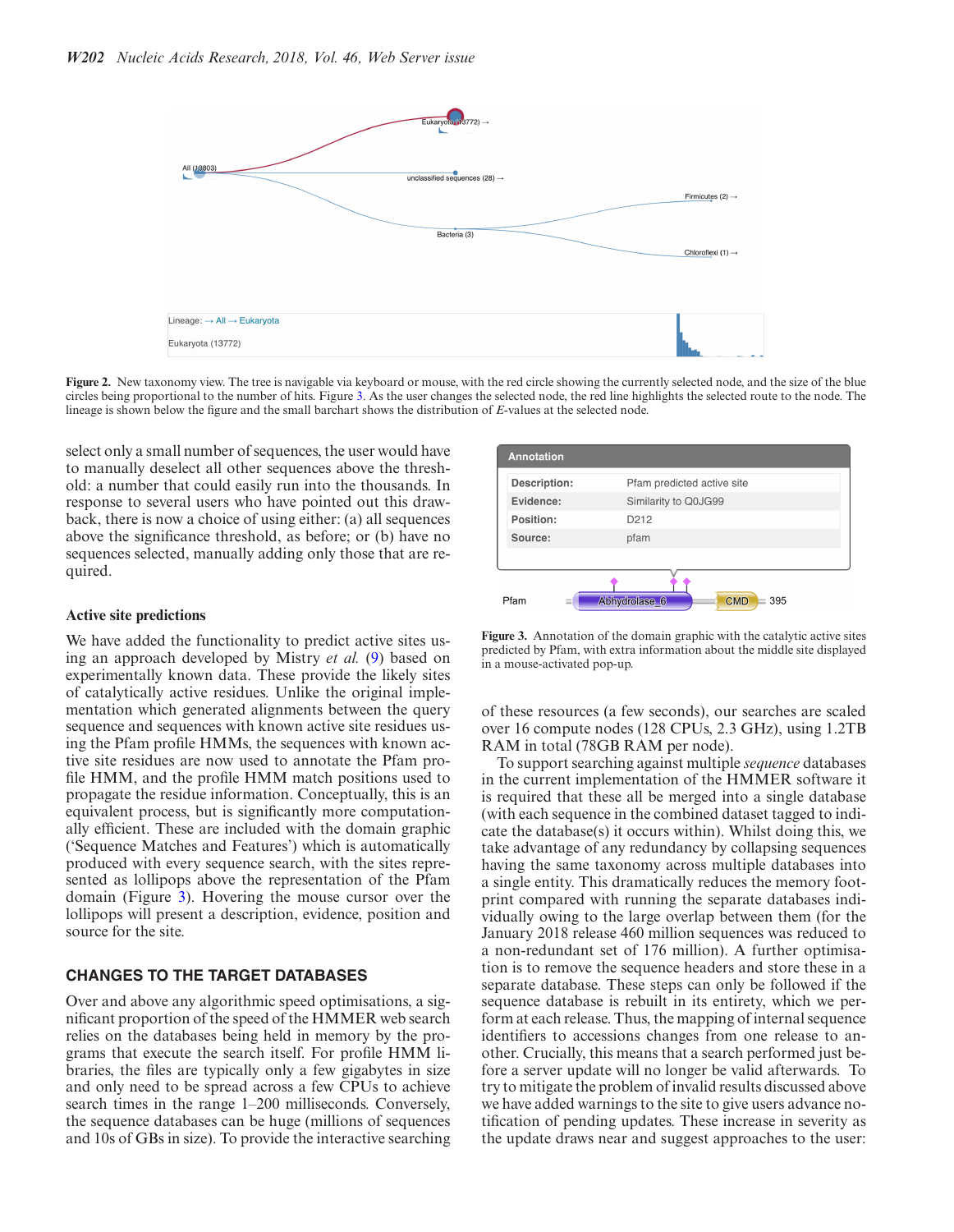downloading results or deferring large batch jobs until after the update.

#### **Target sequence database**

Since the last update paper in 2015, our *hmmpgmd* specific sequence database has grown 3-fold to 48 Gb. As of January 2018, there are 168 million sequences in Ensembl Genomes and 106 million in UniProtKB. This rate of data growth has not been paralleled by growth in memory so the supported databases have been rationalised, with decisions based on scale, use and availability.

To enable us to scale, and given the substantial overlap between UniProtKB and the NCBI non-redundant (NR) and reference sequence (RefSeq) databases, we have temporarily stopped support for NR and RefSeq databases. While we understand that this may limit the utility of the service to some users, it is possible to convert UniProtKB accessions to the corresponding NCBI accessions by using the UniProtKB mapping tool (https://www.uniprot.org/ [uploadlists/\). We are currently exploring a number of op](https://www.uniprot.org/uploadlists/)tions to improve scalability to support multiple large sequence databases. The *pfamseq* database (Pfam's underlying sequence database) was not being searched against outside of EMBL-EBI, and due to the space constraints and low usage, is no longer supported as a target database.

The metagenomics database, UniMes, is no longer supported by UniProt. However, there is a parallel HMMER service provided by the EBI Metagenomics team, which enables the searching of metagenomics sequences [\(10\)](#page-4-0). This metagenomics database currently contains >334 million sequences retrieved from a diverse range of environments, but lacks some of the search functionality and results visualisations provided by this HMMER web server. For example, the metagenomics sequences do not have a known taxonomy and the iterative searches have not been enabled due to the size of the database resulting in alignments that could not be readily handled by the web servers.

Nevertheless, we have continued to update the existing databases and have increased the scope of the databases to reflect demand. The sequence databases are largely based on UniProtKB [\(11\)](#page-4-0), with the option of searching either this database in its entirety, or one of the various subsets: UniProtKB Reference Proteomes, Representative Proteomes [\(12\)](#page-4-0) or the curated sequences of UniProtKB/Swiss-Prot. A substantial addition has been the predicted peptides of Ensembl [\(13\)](#page-4-0) and Ensembl Genomes [\(14\)](#page-4-0). We have also added the sequences from the MEROPS [\(15\)](#page-4-0) database of proteolytic enzymes, which allows the precise annotation of peptidase subunits on query sequences by querying against the MEROPS holotype sequence database. For the Ensembl database we provide a shortcut to the more commonly searched organisms (human, mouse and zebrafish). In the case of Ensembl Genomes, a search may be performed against the full database or one of the subsets: bacteria, fungi, protists, plants and metazoa. Ensembl Genomes has adopted the HMMER search engine into its own website, by providing a specific input form and wrapping the HMMER web result pages into its own website.

#### **Profile HMM libraries**

The lack of redundancy between profile HMMs and small size means that each protein family database is provisioned by a series of independent, small scale *hmmpgmd* arrangements*.* The existing profile HMM libraries (Pfam [\(2\)](#page-4-0), CATH-Gene3D [\(16\)](#page-4-0), TIGRFAMs [\(17\)](#page-4-0), Superfamily  $(18)$  and PIRSF  $(19)$ ) have been supplemented by those of the TreeFam [\(20\)](#page-4-0) database of phylogenetic trees. The HMMER website now provides a single point of entry for those wishing to access the profile HMM libraries supported by EMBL-EBI. The profile HMM libraries have been updated as newer versions became available (Pfam to version 31.0 and CATH-Gene3D to 16.0.0). We have updated the different post-processing procedures that CATH-Gene3D and PIRSF perform on the raw HMMER output, to ensure that expected results are faithfully recreated. For searches against multiple databases only a single threshold may be applied and this will necessitate a compromise if the databases use conflicting approaches; for example, the curated gathering thresholds in Pfam versus the preset Evalue thresholds of CATH-Gene3D. Finally, we anticipate the provision of the PANTHER database by summer 2018, but the size of the PANTHER 13.1 library that contains over 90 000 profile HMMs has presented new scaling challenges.

#### **Release cycle**

The UniProtKB sequence database and related derivatives thereof, represents the most widely queried database. To ensure the greatest consistency, we have synchronized to the monthly release cycle of UniProtKB to drive our own updates. This also strikes a good balance of the availability of new data against the disruption caused by expired search results. We consequently make a new release of the webserver once per month, on or immediately after a UniProt release date. PDB has a weekly release cycle which we cannot, at this time, fit into our current schedule, so is updated monthly. The two Ensembl resources change less frequently (approximately every three months): these are updated as and when the revised data sets are made public.

#### **Documentation**

To make our online documentation easier to use we have migrated it to 'Read The Docs' [hmmer-web-docs. [readthedocs.io/en/latest\]. This has enabled more media](#page-0-0) types to be used, facilitated better browsing/searching and allowed versioning of the documentation. Furthermore, this externally hosted service allows for text searches and downloads in a variety of formats and is backed by a publicly accessible GitHub repository [github.com/ [ProteinsWebTeam/HMMER-web-docs\] which provides a](#page-0-0) simple mechanism for users to suggest improvements, as well as allow the whole team to contribute to the documentation.

## **DISCUSSION**

Over the past two years (Jan 2016 - Dec 2017),  $>23$  million jobs have been submitted to the web server, corresponding to over 28 million individual searches (a single batch